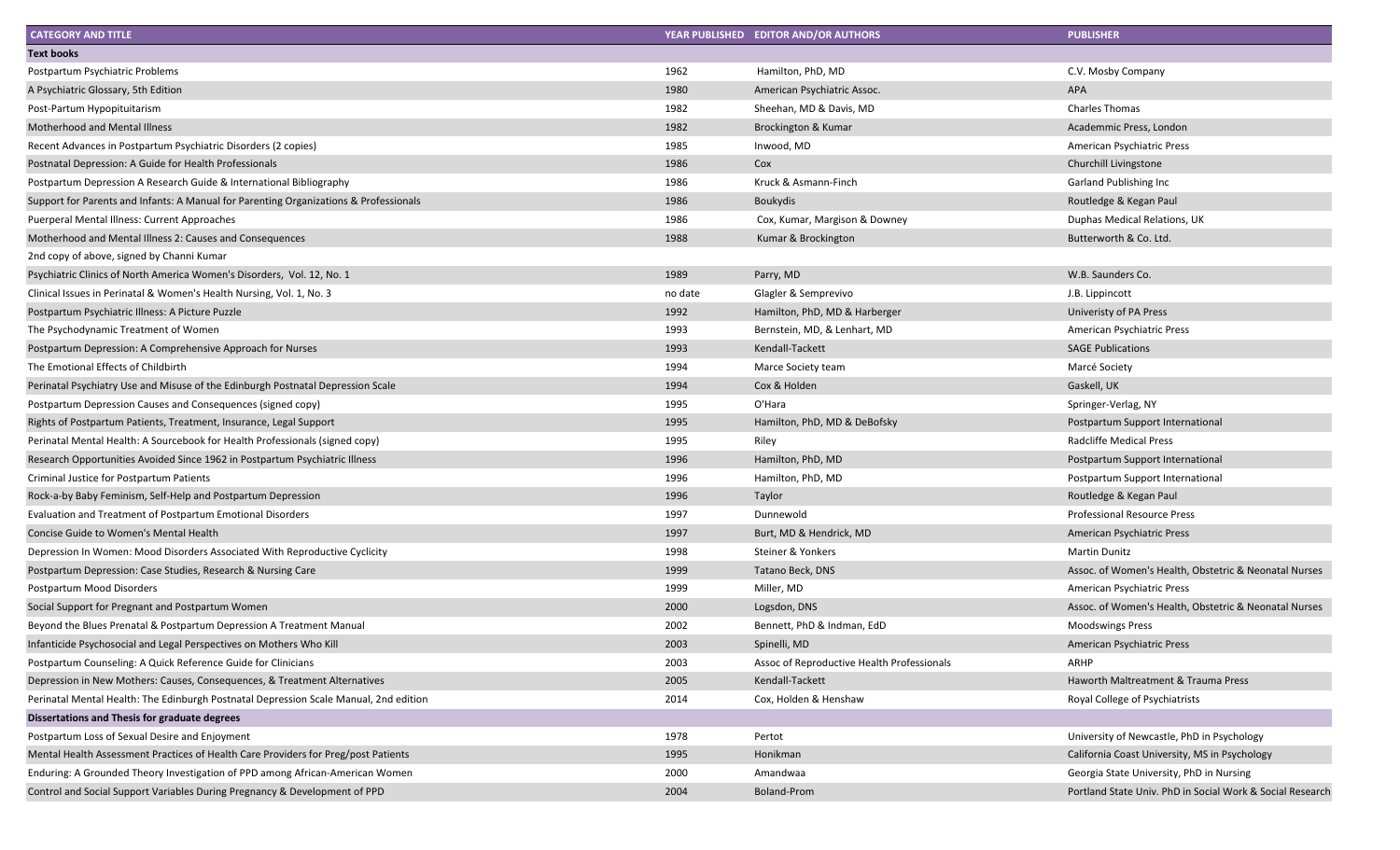| <b>Personal Stories</b>                                                                                                             |      |                                         |                                                |
|-------------------------------------------------------------------------------------------------------------------------------------|------|-----------------------------------------|------------------------------------------------|
| Composing Myself: A Passage Through Postpartum Depression                                                                           | 1998 | Shaw                                    | <b>Steerforth Press</b>                        |
| Sleepless Days: One Woman's Journey Through Postpartum Depression                                                                   | 2000 | Resnick                                 | St. Martin's Press                             |
| Behind the Smile: My Journey out of Postpartum Depression                                                                           | 2001 | Osmond                                  | Warner Books                                   |
| A Daughter's Touch: One Woman's Journey through Postpartum Depression (signed copy)                                                 | 2005 | Lasalandra                              | <b>Quattro M. Publishing</b>                   |
| Eyes Without Sparkle: A Journey Through Postnatal Illness (signed copy)                                                             | 2005 | Hanzak                                  | Radcliffe Publishing                           |
| Down Came the Rain                                                                                                                  | 2005 | Shields                                 | <b>Hyperion Press</b>                          |
| One Mom's Journey to Motherhood Infertility, Childbirth Complications and PPD, Oh My (signed copy)                                  | 2011 | Leung                                   | <b>Abbott Press</b>                            |
| This Is How We Grow: A Psychologist's Memoir of Loss, Motherhood & Discovering Self-Worth & Joy, One Season at a Time (signed copy) | 2013 | Hibbert, PsyD                           | Oracle Folio Books                             |
| My Diary: A Postpartum Journey from Pain to Purpose                                                                                 | 2015 | Honikman                                | Jane Honikman                                  |
| <b>Postpartum Psychosis</b>                                                                                                         |      |                                         |                                                |
| <b>Puerperal Psychosis</b>                                                                                                          | 1992 | Klompenhouwer                           | Geboren te's-Gravenhage                        |
| Beth: A Story of Postpartum Psychosis (signed copy)                                                                                 | 2004 | Halvorson                               | 1st Book Library                               |
| Understanding Postpartum Psychosis                                                                                                  | 2009 | Twomey, JD                              | Praeger                                        |
| <b>For the General Public</b>                                                                                                       |      |                                         |                                                |
| How to Grow A Parents Group                                                                                                         | 1979 | Mason, Jensen & Ryzewicz                | International Childbirth Education Association |
| Guide for Establishing a Parent Support Program in your Community                                                                   | 1979 | Honikman, Armstrong, Edmondson & Mrstik | <b>Postpartum Education for Parents</b>        |
| The Private Life of Parents                                                                                                         | 1983 | Plutzik & Laghi                         | <b>Everest House</b>                           |
| Programs to Strengthen Families                                                                                                     | 1984 | Zigler, Weiss & Kagan                   | Family Resource Coalition, Yale University     |
| The New Mother Syndrome: Coping with Postnatal Stress and Depression                                                                | 1985 | <b>Dix</b>                              | Doubleday and Co.                              |
| The Amazing Newborn: Making the Most of the First Weeks of Life                                                                     | 1985 | M. Klaus & P. Klaus                     | Addisom-Wesley                                 |
| The 3-Pound Universe - Revolutionary Discoveries About the Brain                                                                    | 1986 | Hooper & Teresi                         | Jeremy Tarcher/Perigee                         |
| Postpartum Depression and Anxiety: A Self-Help Guide for Mothers                                                                    | 1987 | Pacific Post Partum Support Society     | Pacific Post Partum Support Society            |
| Handbook for First Time Parents                                                                                                     | 1988 | Beltzner                                | Swift Print, Oakville, Ontario, Canada         |
| How to Survive Unbearable Stress                                                                                                    | 1989 | <b>Burns</b>                            | <b>I-Med Press</b>                             |
| Coping with Postnatal Depression                                                                                                    | 1991 | Barnett                                 | Lothian                                        |
| Two Years Without Sleep                                                                                                             | 1992 | Feldman                                 | <b>Blue Point</b>                              |
| Life After Birth                                                                                                                    | 1992 | Blumfield                               | Element                                        |
| What Happened to Mommy?                                                                                                             | 1993 | Fran                                    | Eastman                                        |
| Postpartum Survival Guide                                                                                                           | 1994 | Dunnewold & Sanford                     | New Harbinger                                  |
| This Isn't What I Expected: Overcoming Postpartum Depression                                                                        | 1994 | Kleiman & Raskin                        | <b>Bantam Books</b>                            |
| Mothering the New Mother: Your Postpartum Resource Companion                                                                        | 1994 | Placksin                                | <b>Newmarket Press</b>                         |
| Shouldn't I Be Happy: Emotional Problems of Pregnant and Postpartum Women                                                           | 1995 | Misri                                   | The Free Press                                 |
| Caring for the Family's Future (companion to video)                                                                                 | 1995 | Barnett                                 | Norman Swan Medical Communications             |
| Muttergluck und Tranen in German                                                                                                    | 1996 | Nispel                                  | Verlag Herder                                  |
| Coping with Postnatal Depression: Light at the End of the Tunnel                                                                    | 1996 | Pigot                                   | the Columbia Press, Dublin                     |
| Guidelines for Family Support Practice and Companion Guide                                                                          | 1996 | <b>Family Resource Coalition</b>        | <b>Family Resource Coalition</b>               |
| Self-Help Groups for Women with PPD and Anxiety: A Group Facilitator's Manual                                                       | 1997 | Handford                                | Pacific Post Partum Support Society            |
| Overcoming Postpartum Depression and Anxiety                                                                                        | 1998 | Sebastian                               | <b>Addicus Book</b>                            |
| Women's Moods: What Every Woman Must Know About Hormones, the Brain, and Emotional Health                                           | 1999 | Sichel & Driscoll                       | William Morrow & Co.                           |
| How to Start a Mothers' Center                                                                                                      | 1999 | National Assoc. of Mothers' Centers     | National Assoc. of Mothers' Center             |
| The Hidden Feelings of Motherhood: Coping with Stress, Depression, and Burnout                                                      | 2001 | Kendall-Tackett                         | New Harbinger                                  |
| Here Comes Baby! The Survival Guide for the Transition to Parenthood                                                                | 2001 | <b>Brenner</b>                          | Samuel Paige Group                             |